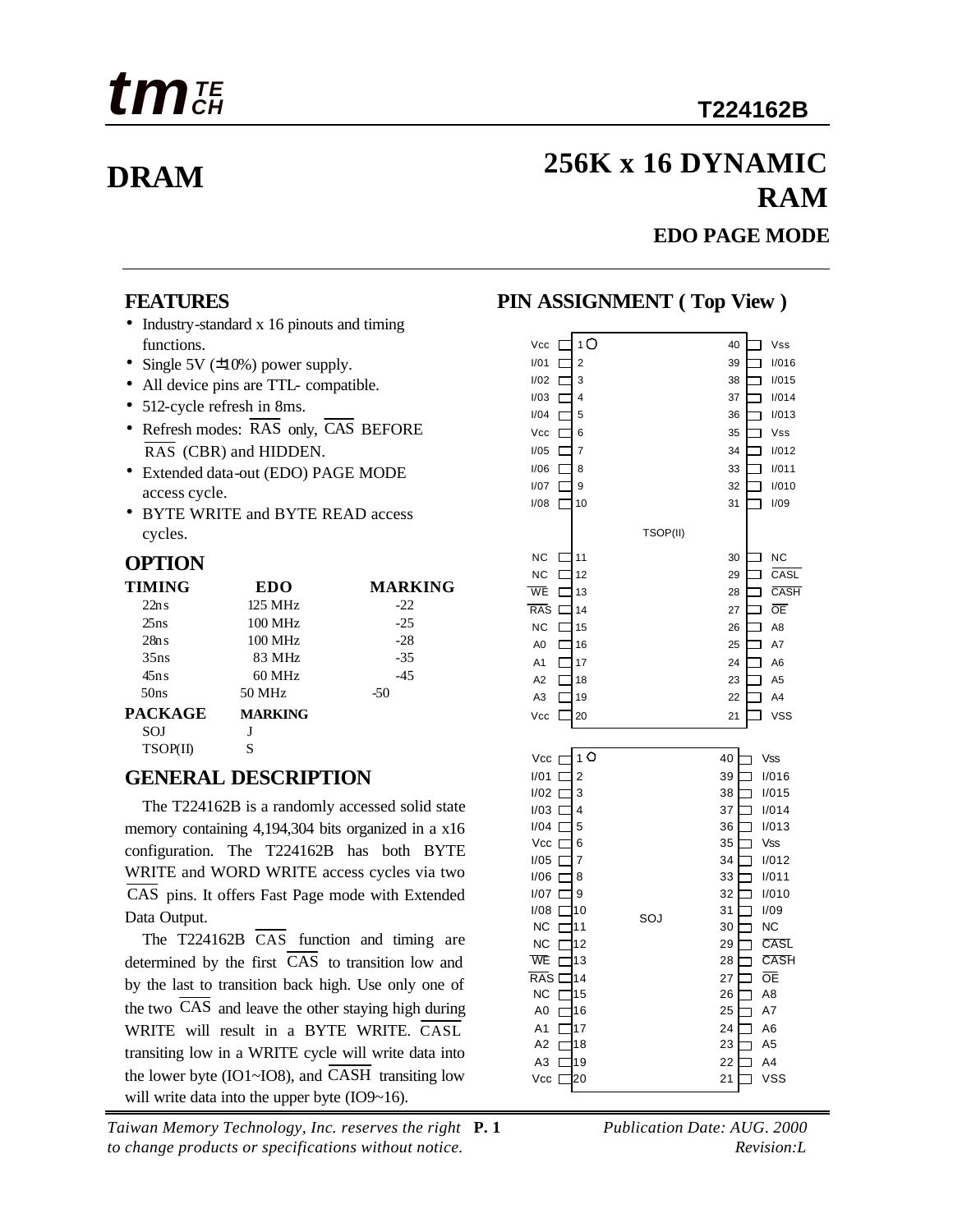# **FUNCTIONAL BLOCK DIAGRAM**



| PIN NO.                        | SYM.          | <b>TYPE</b>   | <b>DESCRIPTION</b>                         |
|--------------------------------|---------------|---------------|--------------------------------------------|
| $16 - 19,22 - 26$              | $A0-A8$       | Input         | Address Input                              |
| 14                             | <b>RAS</b>    | Input         | Row Address Strobe                         |
| 28                             | <b>CASH</b>   | Input         | Column Address Strobe / Upper Byte Control |
| 29                             | CASL          | Input         | Column Address Strobe /Lower Byte Control  |
| 13                             | <b>WE</b>     | Input         | <b>Write Enable</b>                        |
| 27                             | <b>OE</b>     | Input         | <b>Output Enable</b>                       |
| $2 - 5.6 - 10.31 - 34.36 - 39$ | $IO1 - I/O16$ | Input/ Output | Data Input/ Output                         |
| 1,6,20                         | Vcc           | Supply        | Power, 5V                                  |
| 21,35,40                       | <b>Vss</b>    | Ground        | Ground                                     |
| 11, 12, 15, 30                 | NC            |               | No Connect                                 |

## **PIN DESCRIPTIONS**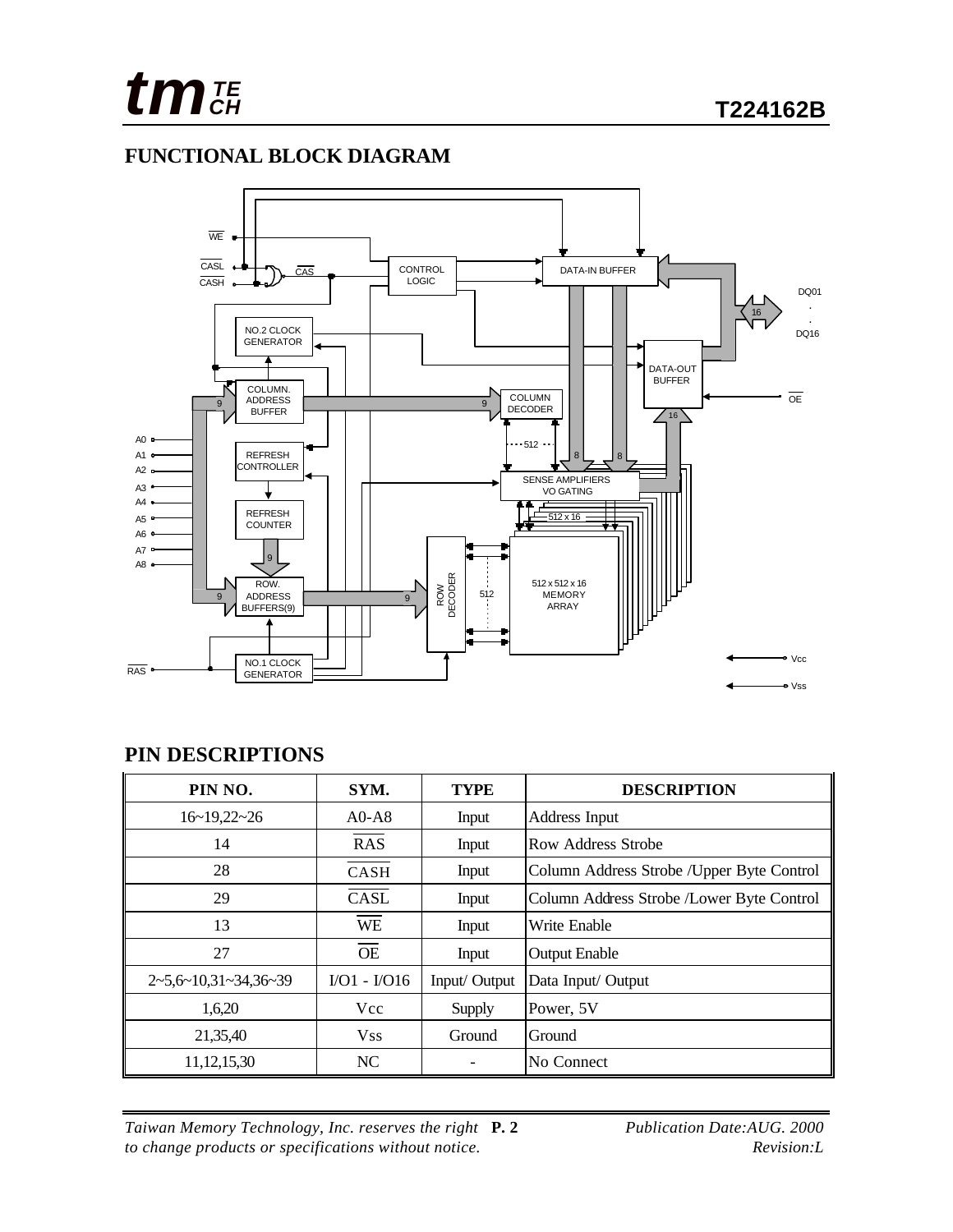# **ABSOLUTE MAXIMUM RATINGS\***

Voltage on Any pin Relative to VSS..... -1V to +7V

Operating Temperature, Ta (ambient) . $0^{\circ}C$  to +70 $^{\circ}C$ 

Storage Temperature (plastic)........ -55°C to +150°C

Power Dissipation ............................…...........

1.0W

Short Circuit Output Current.......…............... 50mA

#### **DC ELECTRICAL CHARACTERISTICS AND RECOMMENDED OPERATING CONDITIONS**

\*Stresses greater than those listed under "Absolute Maximum Ratings" may cause permanent damage to the device. This is a stress rating only and functional operation of the device at these or any other conditions above those indicated in the operational sections of this specification is not implied. Exposure to absolute maximum rating conditions for extended periods may affect reliability.

 $(0^{\circ}C \leq Ta \leq 70^{\circ}C$ ; VCC = 5V  $\pm$  10 % unless otherwise noted)

| <b>DESCRIPTION</b>           | <b>CONDITIONS</b>                                      | SYM.            | <b>MIN</b> | <b>MAX</b> | <b>UNITS</b> | <b>NOTES</b> |
|------------------------------|--------------------------------------------------------|-----------------|------------|------------|--------------|--------------|
| <b>Supply Voltage</b>        |                                                        | <b>Vcc</b>      | 4.5        | 5.5        | V            |              |
| <b>Supply Voltage</b>        |                                                        | <b>Vss</b>      | $\Omega$   | $\theta$   | V            |              |
| Input High (Logic) voltage   |                                                        | V <sub>IH</sub> | 2.4        | $Vec+1$    | V            |              |
| Input Low (Logic) voltage    |                                                        | ${\rm V_{IL}}$  | $-1.0$     | 0.8        | V            |              |
| <b>Input Leakage Current</b> | $0V \leq V_{IN} \leq 7V$                               | $I_{LI}$        | $-10$      | 10         | uA           |              |
| Output Leakage Current       | $0V \leq V_{\text{OUT}} \leq 7V$<br>Output(s) disabled | $I_{LO}$        | $-10$      | 10         | uA           |              |
| Output High Voltage          | $IOH = -5 mA$                                          | VOH             | 2.4        | Vcc        | $\mathbf{V}$ |              |
| Output Low Voltage           | $I_{OL}$ = 4.2 mA                                      | $V_{OL}$        | $\Omega$   | 0.4        | V            |              |

**Note:** 1.All Voltages referenced to Vss

|                                                           |                                                 |                           |                |                | <b>MAX</b>     |                |                     |                |    |                                          |
|-----------------------------------------------------------|-------------------------------------------------|---------------------------|----------------|----------------|----------------|----------------|---------------------|----------------|----|------------------------------------------|
| <b>DESCRIPTION</b>                                        | <b>CONDITIONS</b>                               | SYMI-221                  |                |                |                |                |                     |                |    | $-25$ $-28$ $-35$ $-45$ $-50$ UNITSNOTES |
| <b>Operating Current</b>                                  | RAS, CAS cycling, ${}^t$ RC = min               | $ Icc1 $ 190              |                |                |                |                | 180 170 150 130 110 |                | mA | 1,2                                      |
| <b>Standby Current</b>                                    | TTL interface, RAS,<br>$CAS = VIH, DOUT=High-Z$ | $1_{\rm CC}$              | $\overline{4}$ | $\overline{4}$ | $\overline{4}$ | 4              | $\overline{4}$      | 4              | mA |                                          |
|                                                           | CMOS interface, RAS, CAS ><br>$Vec-0.2V$        |                           | $\overline{c}$ | $\overline{2}$ | $\overline{2}$ | $\overline{2}$ | $\overline{2}$      | $\overline{2}$ | mA |                                          |
| RAS-only refresh<br>Current                               | ${}^{\text{t}}\text{RC} = \min$                 | $I_{CC}$ 3                | 190            |                |                |                | 180 170 150 130 10  |                | mA | $\mathcal{D}_{\mathcal{L}}$              |
| Standby Current                                           | $RAS = V_{HH}$ $CAS = V_{H}$                    | $I_{\rm CC}$ 5            | 5              | 5              | 5              | 5              | 5                   | 5              | mA |                                          |
| <b>CAS Before RAS</b><br>Refresh Current                  | ${}^{\mathrm{L}}\mathrm{RC} = \min$             | lcc6 190                  |                |                | 180 170        |                | 150 130 110         |                | mA |                                          |
| <b>EDO</b> Page Mode Current $^{\text{t}}PC = \text{min}$ |                                                 | $\operatorname{Icc}7$ 190 |                |                | 180 170        |                | 150 130 110         |                | mA | 1,3                                      |

**Note:** 1. Icc depends on output load condition when the device is selected.

Icc max is specified at the output open condition.

2. Address can be changed twice or less while  $\overline{RAS} = V_{II}$ .

3. Address can be changed once or less while  $\overline{CAS} = V_{\text{IH}}$ .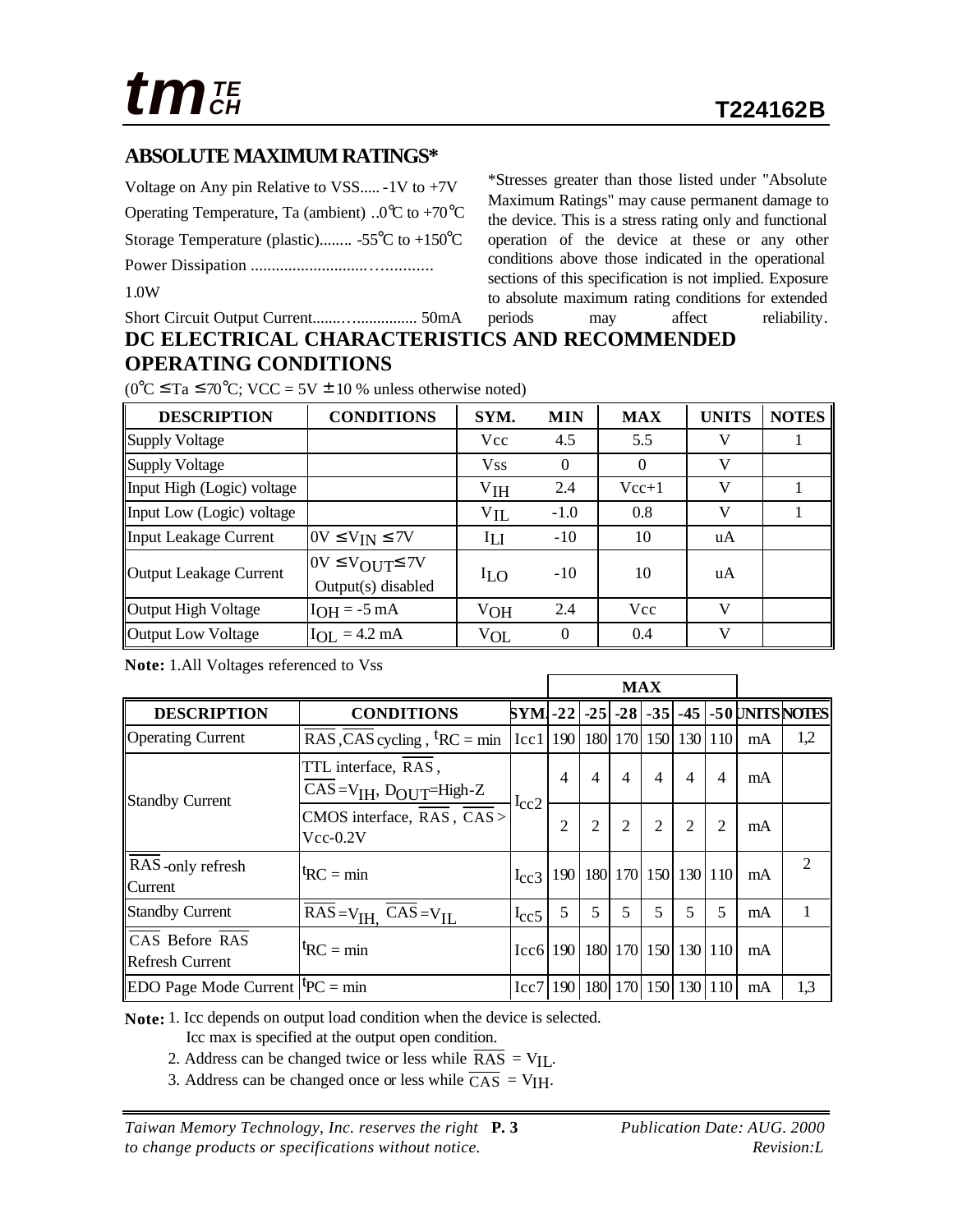# **CAPACITANCE**

 $(Ta = 25^{\circ}C, Vcc = 5V \pm 10 \%)$ 

| <b>Parameter</b>                       | <b>Symbol</b> | Typ | Max | Unit | <b>Notes</b> |
|----------------------------------------|---------------|-----|-----|------|--------------|
| Input Capacitance (address)            |               |     |     | pF   |              |
| Input Capacitance (clocks)             | -12           |     |     | pF   |              |
| Output Capacitance (data-in, data-out) | $\cup$ I/O    |     |     | pF   |              |

**Note:** 1. Capacitance measured with Boonton Meter or effective capacitance measuring method.

## **AC ELECTRICAL CHARACTERISTICS (note 14)**

 $(Ta = 0 \text{ to } 70^{\circ}\text{C}, \text{ Vcc} = 5\text{V} \pm 10 \%, \text{ Vss} = 0\text{V})$  Input timing reference levels: 0.8V, 2.4V<br>Test Conditions (note 29) Output Load: 2TTL gate LC (50pE)

| Test Conditions (note 29)                        |                    |                |                |                |       |                |                |                | Output Load: $2TTL$ gate + $C_L$ (50pF)           |     |       |       |      |               |                |
|--------------------------------------------------|--------------------|----------------|----------------|----------------|-------|----------------|----------------|----------------|---------------------------------------------------|-----|-------|-------|------|---------------|----------------|
| <b>AC CHARACTERISTICS</b>                        | <b>SYM</b>         |                | $-22$          |                | $-25$ |                | $-28$          |                | $-35$                                             |     | $-45$ | $-50$ |      | <b>UNIT</b>   | <b>Notes</b>   |
| <b>PARAMETER</b>                                 |                    |                | <b>MIN MAX</b> |                |       |                |                |                | MIN MAX   MIN MAX   MIN MAX   MIN   MAX MIN   MAX |     |       |       |      |               |                |
| Read or Write Cycle Time                         | ${}^t$ RC          | 42             |                | 45             |       | 48             |                | 65             |                                                   | 85  |       | 100   |      | <sub>ns</sub> |                |
| Read Write Cycle Time                            | ${}^t$ RWC         | 62             |                | 65             |       | 70             |                | 95             |                                                   | 115 |       | 135   |      | <sub>ns</sub> |                |
| EDO-Page-Mode Read or<br>Write Cycle Time        | $t_{PC}$           | 8              |                | 10             |       | 10             |                | 12             |                                                   | 16  |       | 20    |      | ns            | 22             |
| <b>EDO-Page-Mode Read-</b><br>Write Cycle Time   | <sup>t</sup> PCM   | 30             |                | 32             |       | 34             |                | 40             |                                                   | 46  |       | 57    |      | ns            | 22             |
| Access Time From RAS                             | ${}^t$ RAC         |                | 22             |                | 25    |                | 28             |                | 35                                                |     | 45    |       | 50   | ns            | $\overline{4}$ |
| <b>Access Time From CAS</b>                      | ${}^t$ CAC         |                | $\overline{7}$ |                | 7     |                | $\overline{7}$ |                | 9                                                 |     | 11    |       | 13   | ns            | 5,20           |
| <b>Access Time From OE</b>                       | $t_{OAC}$          |                | 8              |                | 8     |                | 8              |                | 9                                                 |     | 11    |       | 13   | ns            | 13,20          |
| <b>Access Time From Column</b><br><b>Address</b> | $t_{AA}$           |                | 11             |                | 12    |                | 13             |                | 15                                                |     | 19    |       | 23   | ns            |                |
| <b>Access Time From CAS</b><br>Precharge         | $t_{\rm ACP}$      |                | 13             |                | 14    |                | 15             |                | 18                                                |     | 22    |       | 26   | ns            | 20             |
| RAS Pulse Width                                  | ${}^tRAS$          | 22             | 10K            | 25             | 10K   | 28             | 10K            | 35             | 10K                                               | 45  | 10K   | 50    | 10K  | <sub>ns</sub> |                |
| RAS Pulse Width<br>(EDO Page Mode)               | <sup>t</sup> RASC  | 22             | 100K           | 25             | 100K  | 28             | 100K           | 35             | 100K                                              | 45  | 100K  | 50    | 100K | ns            |                |
| RAS Hold Time                                    | $t$ <sub>RSH</sub> | $\overline{7}$ |                | 7              |       | $\overline{7}$ |                | 9              |                                                   | 11  |       | 13    |      | ns            | 27             |
| RAS Precharge Time                               | tpP                | 15             |                | 15             |       | 17             |                | 25             |                                                   | 35  |       | 37    |      | ns            |                |
| CAS Pulse Width                                  | ${}^t$ CAS         | $\overline{4}$ | 10K            | $\overline{4}$ | 10K   | $\overline{4}$ | 10K            | $\overline{4}$ | 10K                                               | 6   | 10K   | 8     | 10K  | ns            | 26             |
| CAS Hold Time                                    | $t$ CSH            | 19             |                | 20             |       | 22.            |                | 30             |                                                   | 40  |       | 50    |      | ns            | 19             |
| CAS Precharge Time<br>(EDO Page Mode)            | ${}^tC P$          | 3              |                | 3              |       | 3              |                | 3              |                                                   | 5   |       | 6     |      | ns            | 23             |
| RAS to CAS Delay Time                            | ${}^t$ RCD         | $\mathbf{Q}$   | 15             | 10             | 17    | 10             | 19             | 10             | 26                                                | 10  | 34    | 19    | 37   | ns            | 7,18           |
| CAS to RAS Precharge<br>Time                     | ${}^t$ CRP         | 3              |                | 3              |       | 3              |                | 3              |                                                   | 5   |       | 5     |      | ns            | 19             |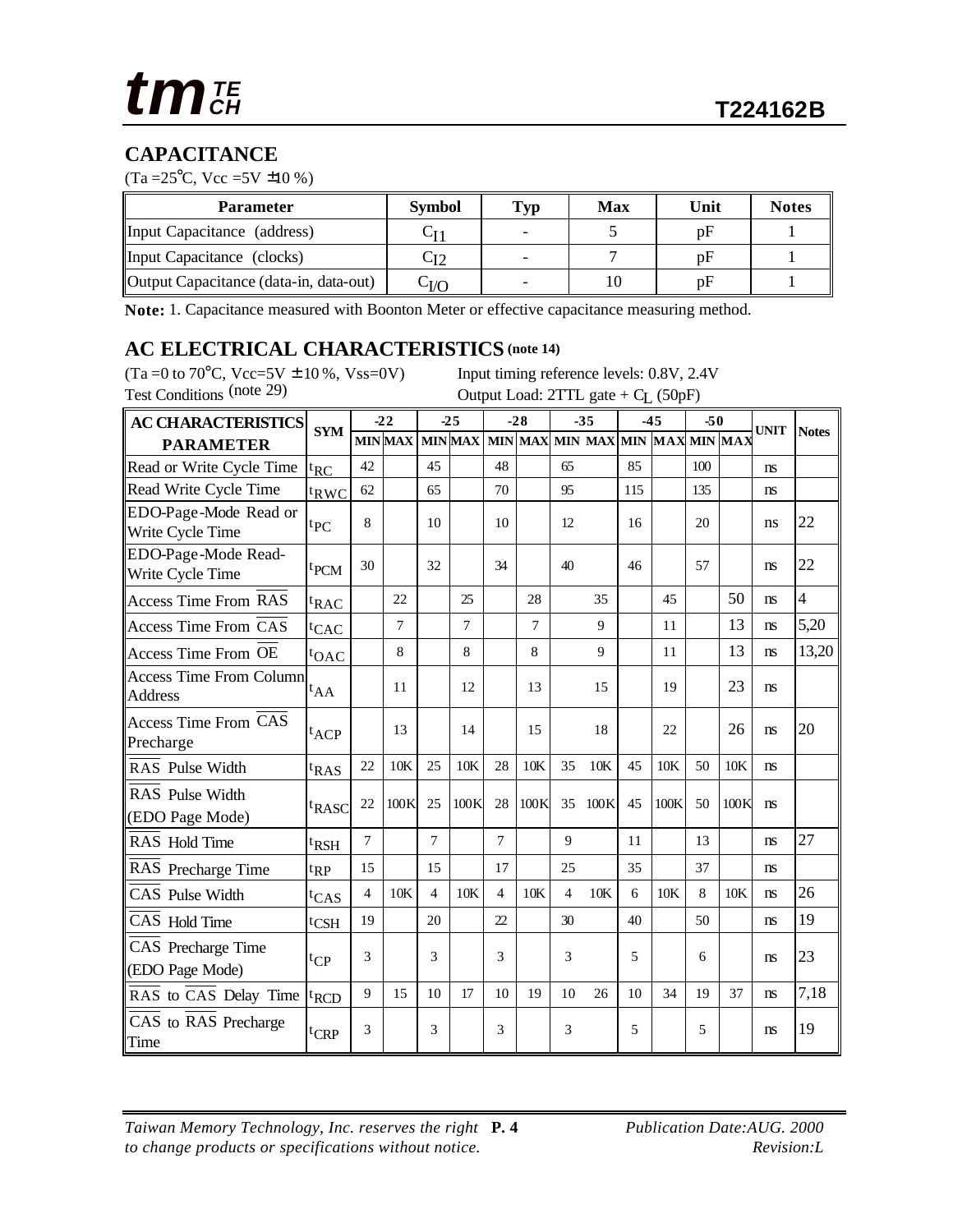# **AC ELECTRICAL CHARACTERISTICS (continued)**

| <b>AC CHARACTERISTICS</b>                              |                     |                | $-22$      |                | $-25$ |                | $-28$              |                | $-35$          |                | $-45$          | $-50$          |            |                |                   |
|--------------------------------------------------------|---------------------|----------------|------------|----------------|-------|----------------|--------------------|----------------|----------------|----------------|----------------|----------------|------------|----------------|-------------------|
| <b>PARAMETER</b>                                       | <b>SYM</b>          | <b>MIN</b>     | <b>MAX</b> | <b>MIN</b>     |       |                | <b>MAX MIN MAX</b> |                | <b>MIN MAX</b> |                | <b>MIN MAX</b> | <b>MIN</b>     | <b>MAX</b> |                | <b>UNIT Notes</b> |
| Row Address Setup Time                                 | $t_{\rm ASR}$       | $\Omega$       |            | $\mathbf{0}$   |       | $\Omega$       |                    | $\Omega$       |                | $\Omega$       |                | $\Omega$       |            | n <sub>s</sub> |                   |
| Row Address Hold Time                                  | ${}^t$ RAH          | 5              |            | 5              |       | 5              |                    | 5              |                | 5              |                | 5              |            | ns             |                   |
| RAS to Column Address<br>Delay Time                    | ${}^t$ RAD          | 8              | 11         | 8              | 12    | 8              | 13                 | 8              | 20             | 8              | 26             | 10             | 29         | ns             | 8                 |
| Column Address Setup Time tASC                         |                     | $\Omega$       |            | $\overline{0}$ |       | $\Omega$       |                    | $\Omega$       |                | $\Omega$       |                | $\overline{0}$ |            | ns             | 18                |
| Column Address Hold Time  t <sub>CAH</sub>             |                     | 4              |            | 4              |       | 4              |                    | 4              |                | 6              |                | 7              |            | ns             | 18                |
| <b>Column Address Hold Time</b><br>(Reference to RAS)  | $t_{AR}$            | 17             |            | 19             |       | 21             |                    | 30             |                | 40             |                | 45             |            | ns             |                   |
| Column Address to RAS<br><b>Lead Time</b>              | ${}^{\text{t}}$ RAL | 11             |            | 12             |       | 13             |                    | 15             |                | 19             |                | 23             |            | ns             |                   |
| Read Command Setup Time                                | ${}^t$ RCS          | $\Omega$       |            | $\overline{0}$ |       | $\Omega$       |                    | $\overline{0}$ |                | $\overline{0}$ |                | $\overline{0}$ |            | ns             | 15,18             |
| Read Command Hold Time<br>Reference to CAS             | <sup>t</sup> RCH    | $\overline{0}$ |            | $\overline{0}$ |       | $\Omega$       |                    | $\Omega$       |                | $\mathbf{0}$   |                | $\Omega$       |            | ns             | 9,15,<br>19       |
| Read Command Hold Time<br>Reference to RAS             | ${}^t$ RRH          | $\mathbf{0}$   |            | $\overline{0}$ |       | $\Omega$       |                    | $\overline{0}$ |                | $\overline{0}$ |                | $\Omega$       |            | ns             | $\mathbf Q$       |
| CAS to Output in Low-Z                                 | ${}^tCLZ$           | 3              |            | 3              |       | 3              |                    | 3              |                | $\overline{3}$ |                | 3              |            | ns             | 20                |
| <b>Output Buffer Turn-off</b><br>Delay From CAS or RAS | ${}^t$ OFF1         | 3              |            | 3              |       | 3              |                    | 3              | 15             | 3              | 15             | 3              | 15         | ns             | 10,17,<br>20      |
| Output Buffer Turn-off to<br><b>OE</b>                 | $t$ OFF2            |                | 8          |                | 8     |                | 8                  |                | 8              |                | 8              |                | 8          | ns             | 17,28             |
| Write Command Setup Time twcs                          |                     | $\Omega$       |            | $\Omega$       |       | $\Omega$       |                    | $\Omega$       |                | $\Omega$       |                | $\Omega$       |            | n <sub>s</sub> | 11,15,<br>18      |
| Write Command Hold Time  twCH                          |                     | 4              |            | 4              |       | 4              |                    | 4              |                | 6              |                | $\overline{7}$ |            | ns             | 15,27             |
| Write Command Hold Time<br>(Reference to RAS)          | twcR                | 19             |            | 19             |       | 21             |                    | 30             |                | 46             |                | 51             |            | ns             | 15                |
| Write Command Pulse<br>Width                           | $t_{WP}$            | 4              |            | $\overline{4}$ |       | 4              |                    | 4              |                | 6              |                | 8              |            | ns             | 15                |
| Write Command to RAS<br>Lead Time                      | ${}^tRWL$           | 6              |            | 6              |       | 6              |                    | 7              |                | 9              |                | 10             |            | ns             | 15                |
| Write Command to CAS<br>Lead Time                      | ${}^t$ CWL          | 5              |            | 5              |       | 5              |                    | $\tau$         |                | 9              |                | 11             |            | ns             | 15,19             |
| Data-in Setup Time                                     | $t_{DS}$            | $\mathbf{0}$   |            | $\mathbf{0}$   |       | $\overline{0}$ |                    | $\overline{0}$ |                | $\overline{0}$ |                | $\overline{0}$ |            | ns             | 12,20             |
| Data-in Hold Time                                      | ${}^t$ DH           | $\overline{4}$ |            | $\overline{4}$ |       | 4              |                    | $\overline{4}$ |                | 6              |                | $\overline{7}$ |            | ns             | 12,20             |
| Data-in Hold Time<br>(Reference to RAS)                | $t$ DHR             | 19             |            | 19             |       | 21             |                    | 30             |                | 40             |                | 45             |            | ns             |                   |
| RAS to WE Delay Time                                   | ${}^tRWD$           | 31             |            | 34             |       | 37             |                    | 51             |                | 61             |                | 70             |            | ns             | 11                |

# **AC ELECTRICAL CHARACTERISTICS (continued)**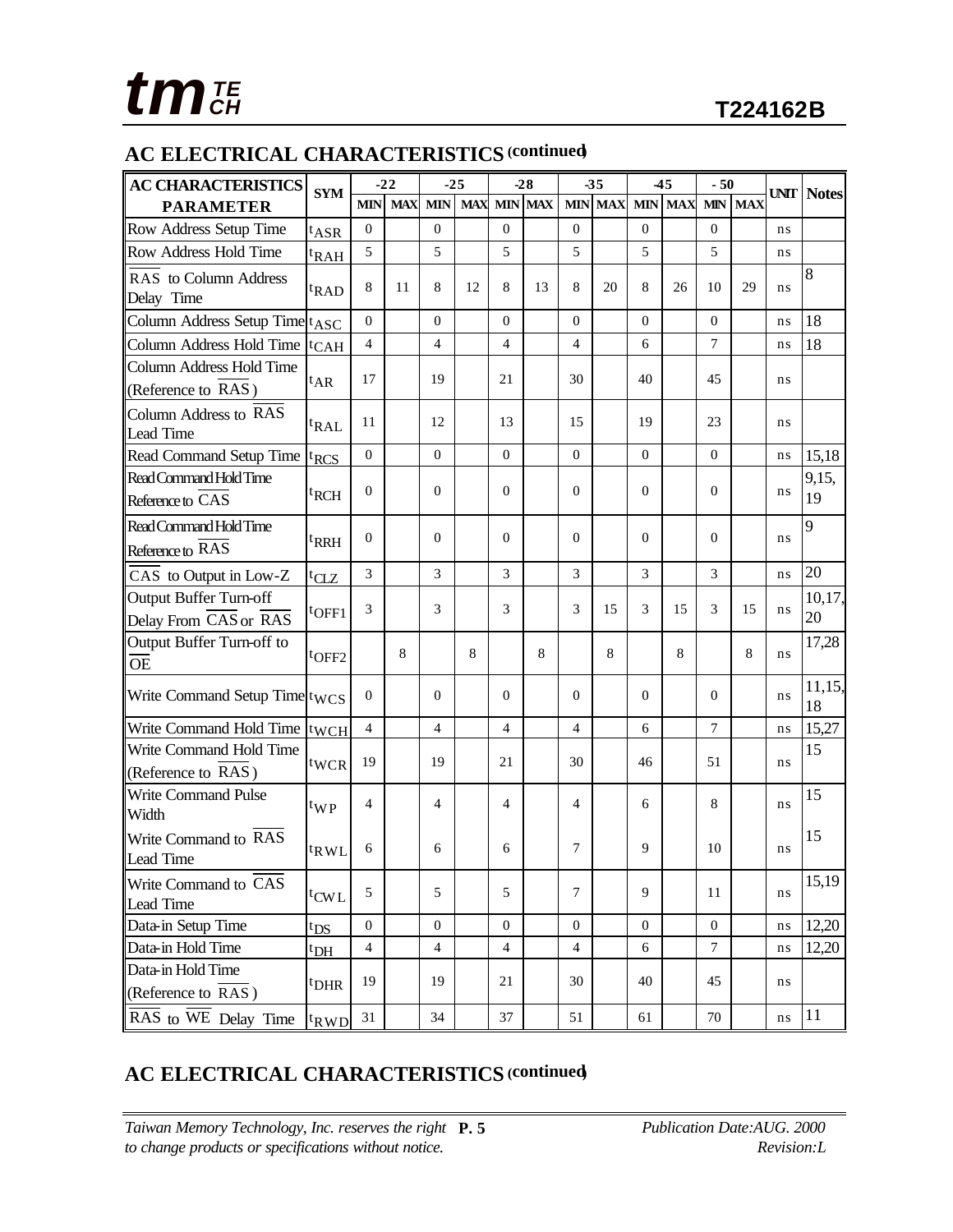

| <b>AC CHARACTERISTICS</b>                                 | <b>SYM</b>          |                | $-22$      | $-25$          |            | $-28$          |            |                | $-35$      |                | $-45$      |                | $-50$      |               |                   |
|-----------------------------------------------------------|---------------------|----------------|------------|----------------|------------|----------------|------------|----------------|------------|----------------|------------|----------------|------------|---------------|-------------------|
| <b>PARAMETER</b>                                          |                     | <b>MIN</b>     | <b>MAX</b> | <b>MIN</b>     | <b>MAX</b> | <b>MIN</b>     | <b>MAX</b> | <b>MIN</b>     | <b>MAX</b> | <b>MIN</b>     | <b>MAX</b> | <b>MN</b>      | <b>MAX</b> |               | <b>UNIT Notes</b> |
| Column Address to WE<br>Delay Time                        | ${}^{\text{t}}$ AWD | 21             |            | 21             |            | 24             |            | 31             |            | 35             |            | 43             |            | ns            | 11                |
| CAS to WE Delay Time                                      | ${}^t$ CWD          | 17             |            | 17             |            | 18             |            | 25             |            | 27             |            | 33             |            | ns            | 11,18             |
| Transition Time (rise or fall)                            | $ t_T $             | 1.5            | 50         | 1.5            | 50         | 1.5            | 50         | 2.5            | 50         | 2.5            | 50         | 2.5            | 50         | ns            | 2,3               |
| Refresh Period (512 cycles)                               | t <sub>REF</sub>    |                | 8          |                | 8          |                | 8          |                | 8          |                | 8          |                | 8          | ms            |                   |
| RAS to CAS Precharge<br>Time                              | $t_{RPC}$           | 10             |            | 10             |            | 10             |            | 10             |            | 10             |            | 10             |            | ns            |                   |
| CAS Setup Time (CBR<br><b>REFRESH)</b>                    | ${}^t$ CSR          | 5              |            | 5              |            | 5              |            | 10             |            | 10             |            | 10             |            | ns            | 1,18              |
| CAS Hold Time (CBR<br><b>REFRESH)</b>                     | ${}^t$ CHR          | 7              |            | 7              |            | 7              |            | 10             |            | 10             |            | 10             |            | ns            | 1,19              |
| OE Hold Time From WE<br>During Read-Modify-Write<br>Cycle | $t$ OEH             | 4              |            | $\overline{4}$ |            | 4              |            | 4              |            | 6              |            | 8              |            | ns            | 16                |
| OE Low to CAS High<br>Setup Time                          | $t$ OES             | 4              |            | $\overline{4}$ |            | 4              |            | $\overline{4}$ |            | 5              |            | 5              |            | ns.           |                   |
| OE High Hold Time From<br>CAS High                        | tOEHC               | 2              |            | $\overline{c}$ |            | 2              |            | $\overline{c}$ |            | $\overline{c}$ |            | $\overline{c}$ |            | ns            |                   |
| OE High Pulse Width                                       | $t$ OEP             | $\overline{2}$ |            | $\overline{2}$ |            | $\overline{2}$ |            | $\overline{2}$ |            | $\overline{c}$ |            | $\overline{2}$ |            | <sub>ns</sub> |                   |
| OE Setup Prior to CAS<br>During Hidden Refresh<br>Cycle   | $t$ ORD             | $\Omega$       |            | $\Omega$       |            | $\Omega$       |            | $\Omega$       |            | $\Omega$       |            | $\Omega$       |            | ns            |                   |
| Last CAS Going Low to<br>First CAS Returning High         | tCLCH               | 4              |            | $\overline{4}$ |            | 4              |            | 4              |            | 6              |            | 8              |            | ns            | 21                |
| Data Output Hold After CAS<br>Returning Low               | $t$ COH             | 3              |            | 3              |            | 3              |            | 3              |            | $\overline{4}$ |            | 5              |            | ns            |                   |
| <b>Output Disable Delay From</b><br>WE                    | $t_{WHZ}$           | 3              | 6          | 3              | 7          | 3              | 7          | 3              | 7          | 3              | 7          | 3              | 9          | <sub>ns</sub> |                   |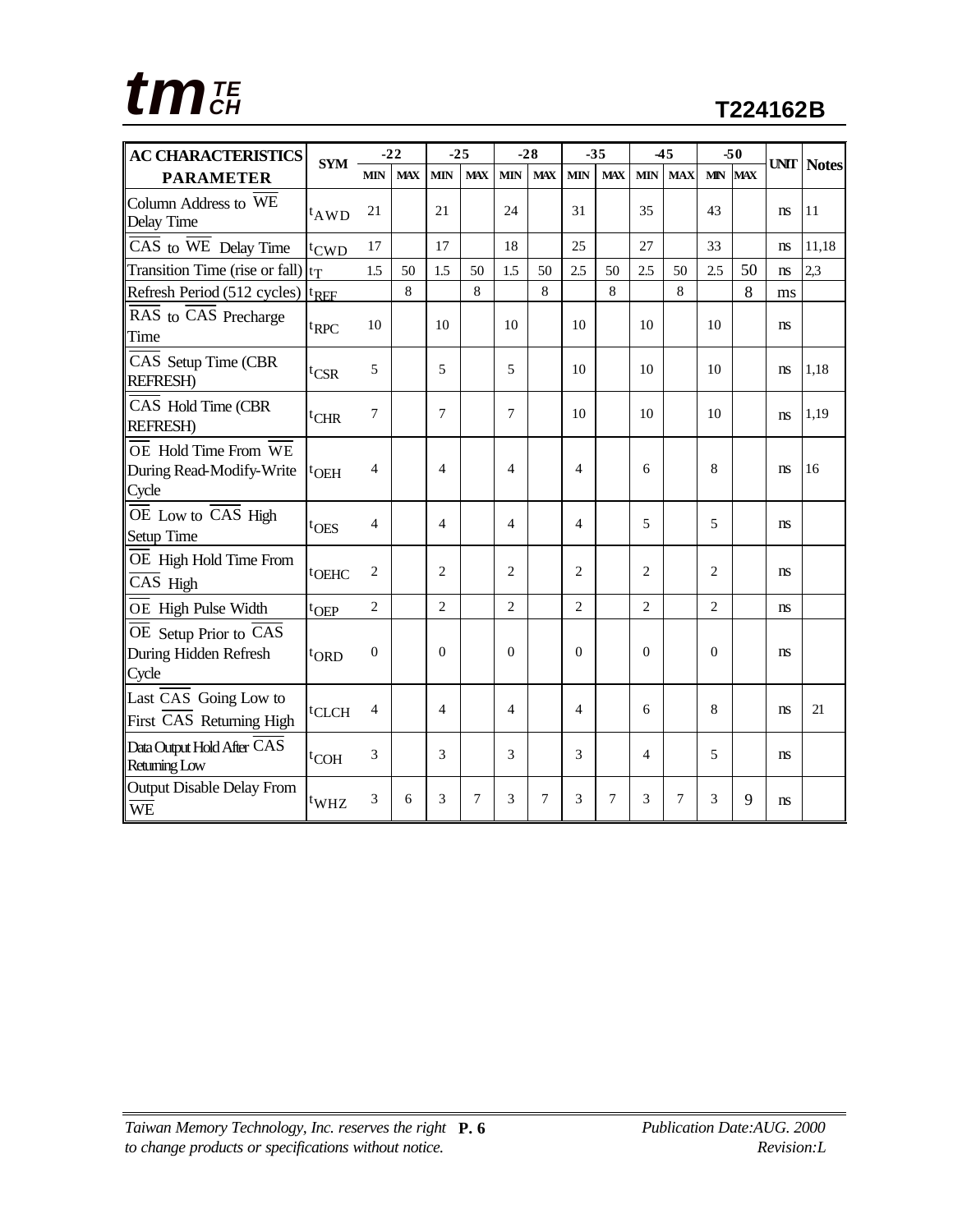# *TE tmCH* **T224162B**

#### **Notes:**

- 1. Enables on-chip refresh and address counters.
- 2.  $V<sub>IH</sub>(2.4V)$  and  $V<sub>II</sub>(0.8V)$  are reference levels for measuring timing of input signals. Transition times are measured between VIH  $(2.4V)$  and  $VII$ ,  $(0.8V)$ .
- 3. In addition to meet the transition rate specification, all input signals must transit between VIH and VIL in a monotonic manner.
- 4. Assume that  $tRCD \leq tRCD$  (max). If  $tRCD$  is greater than the maximum recommended value shown in this table, tRAC will increase by the amount that  $t_{\text{RCD}}$  exceeds the value shown.
- 5. Assume that  $tRCD \geq tRCD(max)$ .
- 6. If CAS is low at the falling edge of  $\overline{RAS}$ . data-out will be maintained from the previous cycle. To initiate a new cycle and clear the data-out buffer,  $\overline{CAS}$  and  $\overline{RAS}$  must be pulsed high.
- 7. Operation within the tRCD(max) limit ensures that  $RAC(max)$  can be met.  $RCD(max)$  is specified as a reference point only; if  $RCD$  is greater than the specified  $t_{\text{RCD}}(max)$  limit, access time is controlled by tCAC.
- 8. Operation within the RAD limit ensures that  $tRAC(max)$  can be met.  $tRAD(max)$  is specified as a reference point only; if  ${\rm t}{\rm R}{\rm A}{\rm D}$  is greater than the specified tRAD(max) limit, access time is controlled by tAA.
- 9. Either tRCH or tRRH must be satisfied for a READ cycle.
- 10. tOFF1(max) defines the time at which the output achieves the open circuit condition; it is not a reference to VOH or VOL.
- 11. twcs, t<sub>RWD</sub>, t<sub>AWD</sub> and t<sub>CWD</sub> are restrictive operating parameters in LATE WRITE and READ-MODIFY-WRITE cycles only. If  $WCS \geq tWCS$  (min), the cycle is an EARLY WRITE cycle and the data output will remain an open circuit throughout the entire cycle. If  $tRWD \geq tRWD/min$ ,  $tAWD \geq$  $tAWD(min)$  and  $tCWD \geq tCWD(min)$ , the cycle is READ-WRITE and the data output will contain data read from the selected cell. If neither of the above conditions is met, the state of I/O (at access time and until CAS and  $\overline{\text{RAS}}$  or  $\overline{\text{OE}}$  go back to  $V_{\text{IH}}$ ) is indeterminate.  $\overline{OE}$  held high and  $\overline{WE}$  taken low after  $\overline{CAS}$

goes low result in a LATE WRITE( $\overline{OE}$  controlled) cycle.

- 12. These parameters are referenced to  $\overline{CAS}$ leading edge in EARLY WRITE cycles and WE leading edge in LATE WRITE or READ-MODIFY-WRITE cycles.
- 13. During a READ cycle, if  $\overline{OE}$  is low then taken HIGH before CAS goes high, I/O goes open, if  $\overline{OE}$  is tied permanently low, a LATE WRITE or READ-MODIFY-WRITE operation is not possible.
- 14. An initial pause of 100ms is required after power-up followed by eight RAS refresh cycles ( RAS only or CBR) before proper device operation is assured. The eight RAS cycle wake-ups should be repeated any time the tREF refresh requirement is exceeded.
- 15.WRITE command is defined as  $\overline{WE}$  going low.
- 16. LATE WRITE and READ-MODIFY-WRITE cycles must have both tOFF2 and tOEH met ( OE high during WRITE cycle) in order to ensure that the output buffers will be open during the WRITE cycles.
- 17. The I/Os open during READ cycles once tOFF1 or tOFF2 occur.
- 18. The first CAS edge to transition low.
- 19. The last  $\overline{CAS}$  edge to transition high.
- 20. Output parameter (I/O) is referenced to corresponding  $\overline{CAS}$  input, IO1~8 by CASL and IO9~16 by  $\overline{CASH}$ .
- 21. Last falling  $\overline{CAS}$  edge to first rising  $\overline{CAS}$  edge.
- 22. Last rising  $\overline{CAS}$  edge to next cycle's last rising  $\overline{\text{CAS}}$  edge.
- 23. Last rising CAS edge to first falling CAS edge.
- 24. First IOs controlled by the first  $\overline{CAS}$  to go low.
- 25. Last IOs controlled by the last  $\overline{CAS}$  to go high.
- 26. Each  $\overline{CAS}$  must meet minimum pulse width.
- 27. Last  $\overline{CAS}$  to go low.
- 28. All IOs controlled, regardless  $\overline{CASL}$  and CASH.
- 29.Data outputs are measured with a load of 50pF. The output reference levels are VOH/VOL  $=2.0V/0.8V$ ; The input levels are VIH/VIL= 3.0V/0V.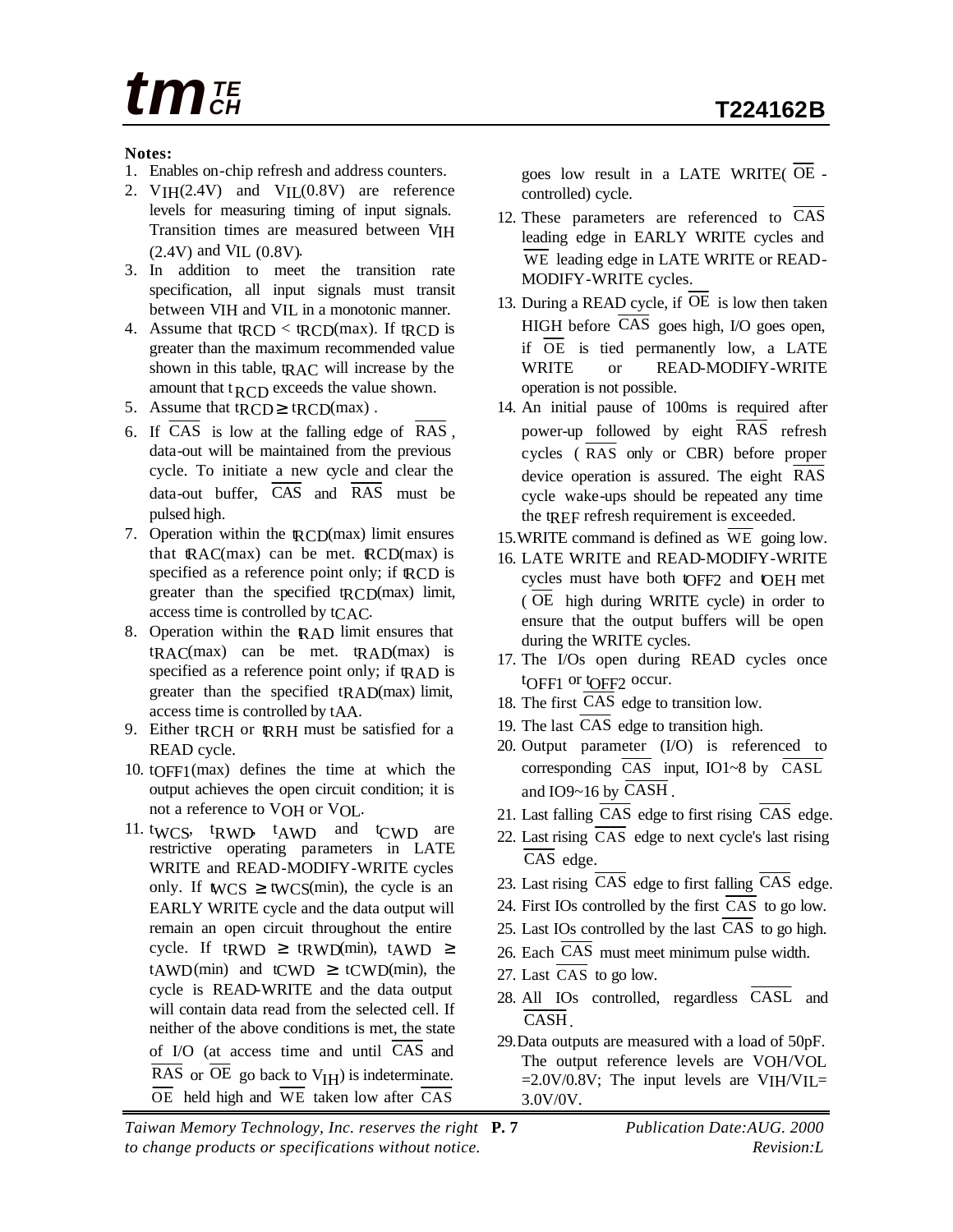#### **READ CYCLE**



**EARLY WRITE CYCLE**



**Note:** 1.  $t_{\text{OFF1}}$  is referenced from the rising edge of  $\overline{RAS}$  or  $\overline{CAS}$ , whichever occurs last.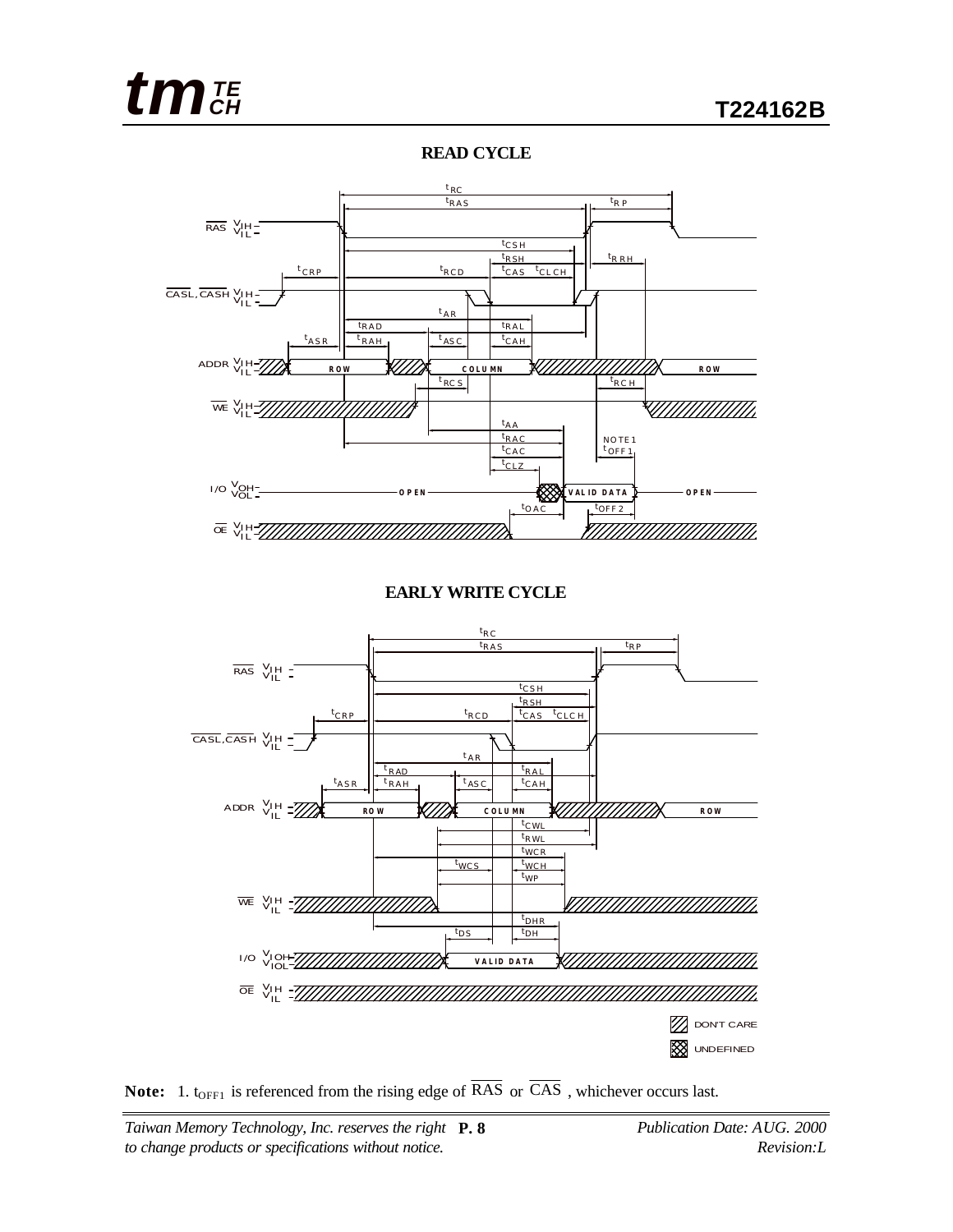



**READ WRITE CYCLE** (LATE WRITE and READ-MODIFY-WRITE CYCLES)

**Note:** 1.  $t_{\text{OFF1}}$  is referenced from the rising edge of  $\overline{RAS}$  or  $\overline{CAS}$  , whichever occurs last.

2. t<sub>PC</sub> can be measured from falling edge of  $\overline{CAS}$  to falling edge of  $\overline{CAS}$  , or from rising edge of  $\overline{CAS}$  to rising edge of  $\overline{RAS}$  . Both measurements must meet the t<sub>PC</sub> specification.

*Taiwan Memory Technology, Inc. reserves the right* **P. 9** *Publication Date: AUG. 2000 to change products or specifications without notice. Revision:L*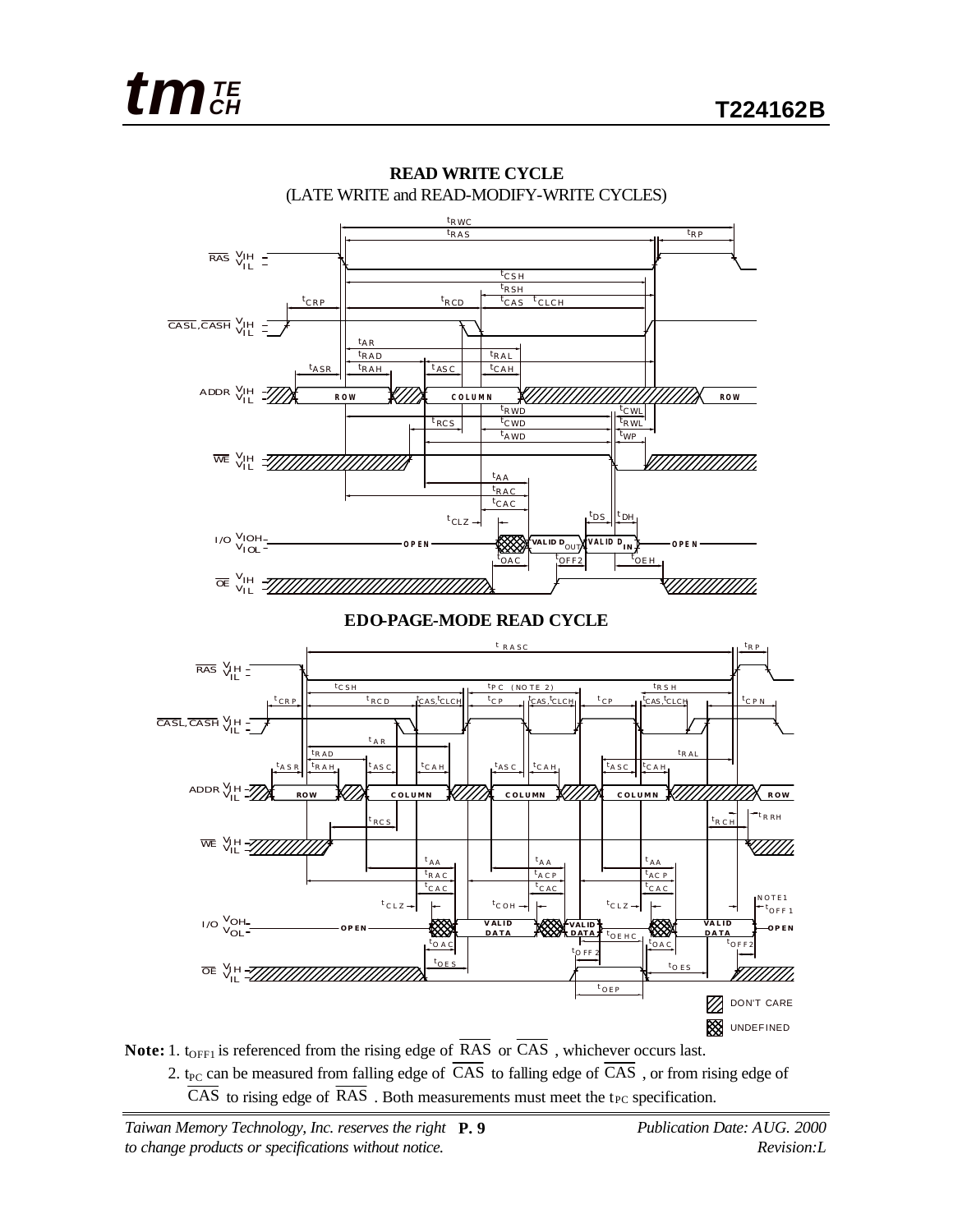



#### **EDO-PAGE-MODE EARLY-WRITE CYCLE**



**Note:** 1.  $t_{\text{PC}}$  can be measured from falling edge to falling edge of  $\overline{CAS}$ , or from rising edge to rising edge of  $\overline{CAS}$ . Both measurements must meet the t<sub>PC</sub> specification.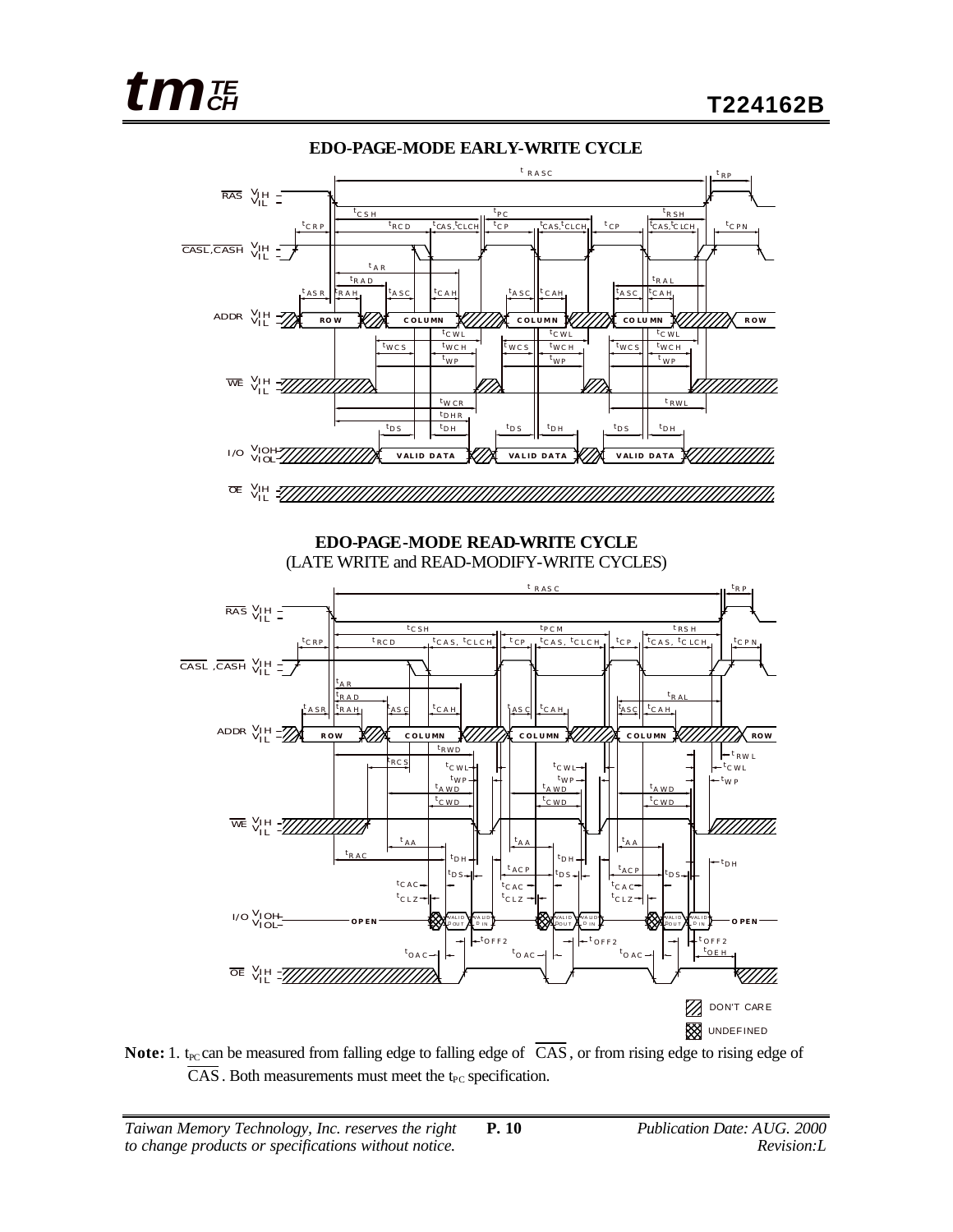



#### **EDO-PAGE-MODE READ-EARLY-WRITE CYCLE** (Psuedo READ-MODIFY-WRITE)

**RAS ONLY REFRESH CYCLE**  $(ADDR = A0-A8 ; \overline{OE}, \overline{WE} = DON'T CARE)$ 

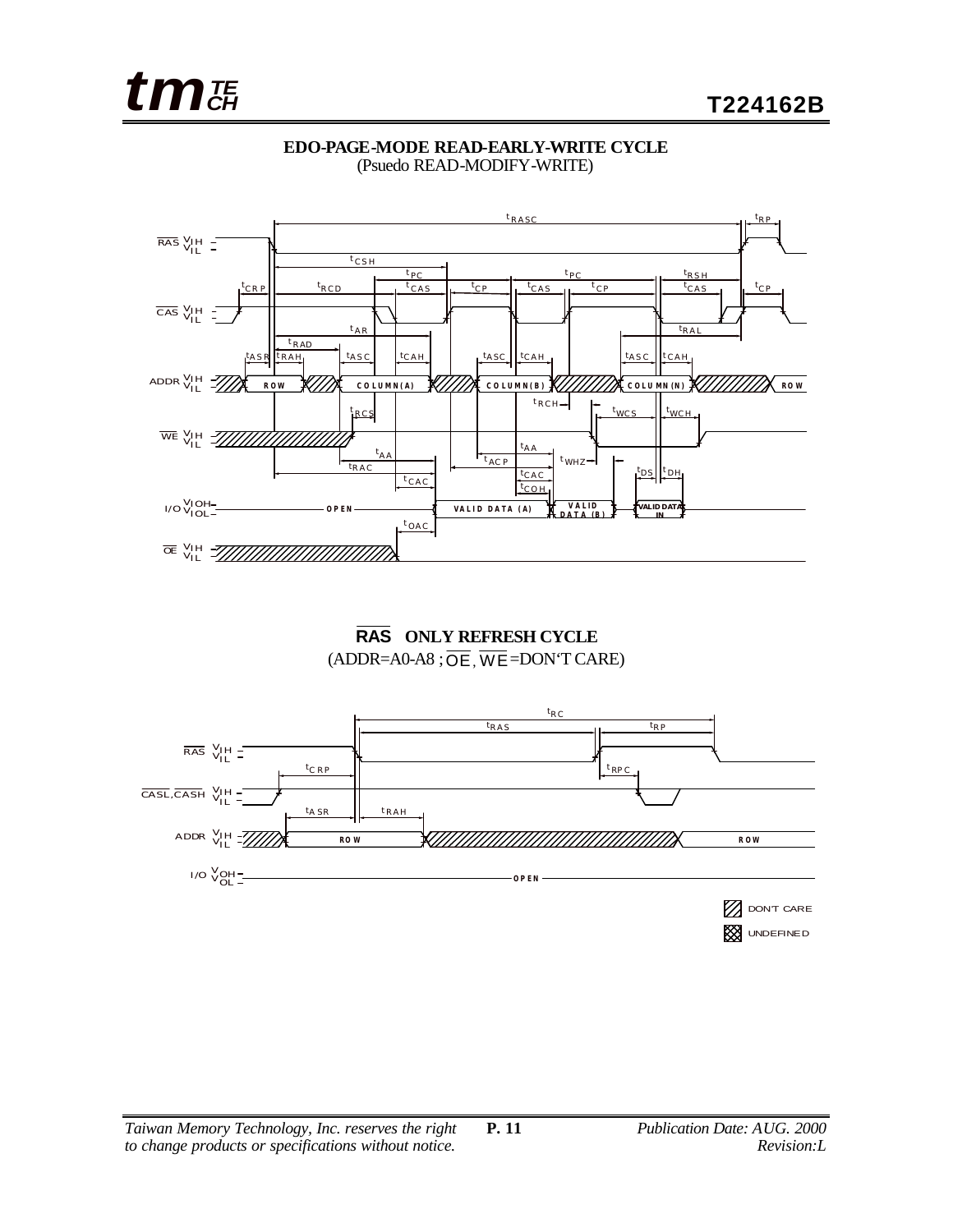#### **CBR REFRESH CYCLE**

 $(AO-AS; \overline{OE} = DON'T CARE)$ 



**HIDDEN REFRESH CYCLE**  $\overline{(\overline{WE}} = HIGH ; \overline{OE} = LOW)$ 



**Note:** 1.  $t_{\text{OFF1}}$  is referenced from the rising edge of  $\overline{RAS}$  or  $\overline{CAS}$ , whichever occurs last.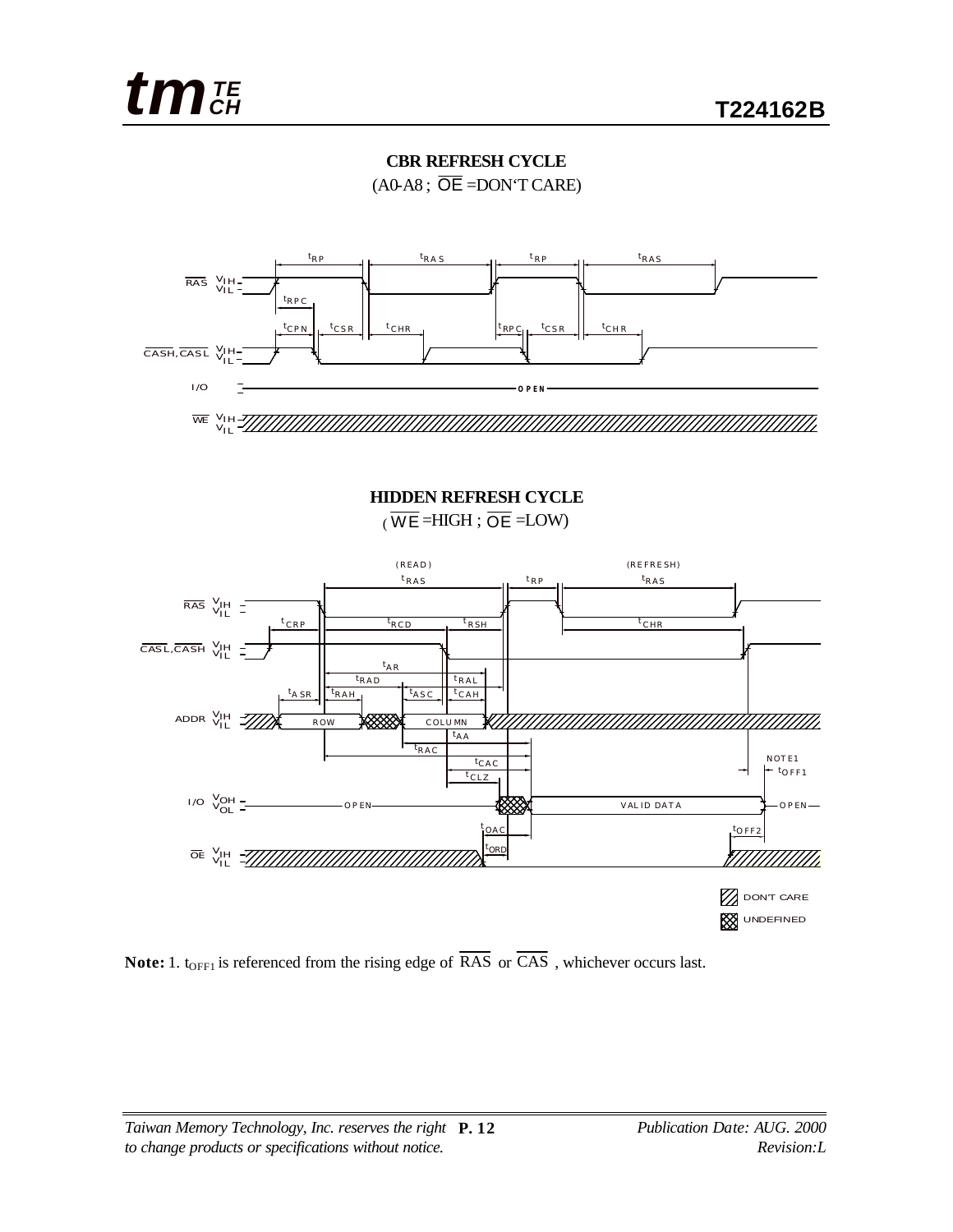

#### **PACKAGE DIMENSIONS 40-LEAD SOJ DRAM (400 mil)**



| <b>SYMBOL</b> | <b>DIMENSIONS IN INCHES</b> | <b>DIMENSIONS IN MM</b> |
|---------------|-----------------------------|-------------------------|
| A             | $1.025 \pm 0.010$           | 26.035±0.254            |
| B             | $0.400 \pm 0.005$           | $10.160\pm0.127$        |
| $\mathbf C$   | 0.045(MAX)                  | 1.143(MAX)              |
| D             | $0.050 \pm 0.006$           | $1.27 \pm 0.152$        |
| E             | $0.019 \pm 0.003$           | $0.483 \pm 0.08$        |
| ${\rm F}$     | $0.026 \pm 0.003$           | $0.661 \pm 0.080$       |
| G             | $0.440 \pm 0.010$           | 11.176±0.254            |
| H             | $0.011 \pm 0.003$           | $0.280 \pm 0.080$       |
|               | 0.025(MIN)                  | 0.635(MIN)              |
| J             | $0.364 \pm 0.020$           | $9.246 \pm 0.508$       |
| K             | $0.047 \pm 0.006$           | $1.194 \pm 0.152$       |
| L             | 0.150(MAX)                  | 3.810(MAX)              |
|               | 0.004(MAX)                  | 0.102(MAX)              |